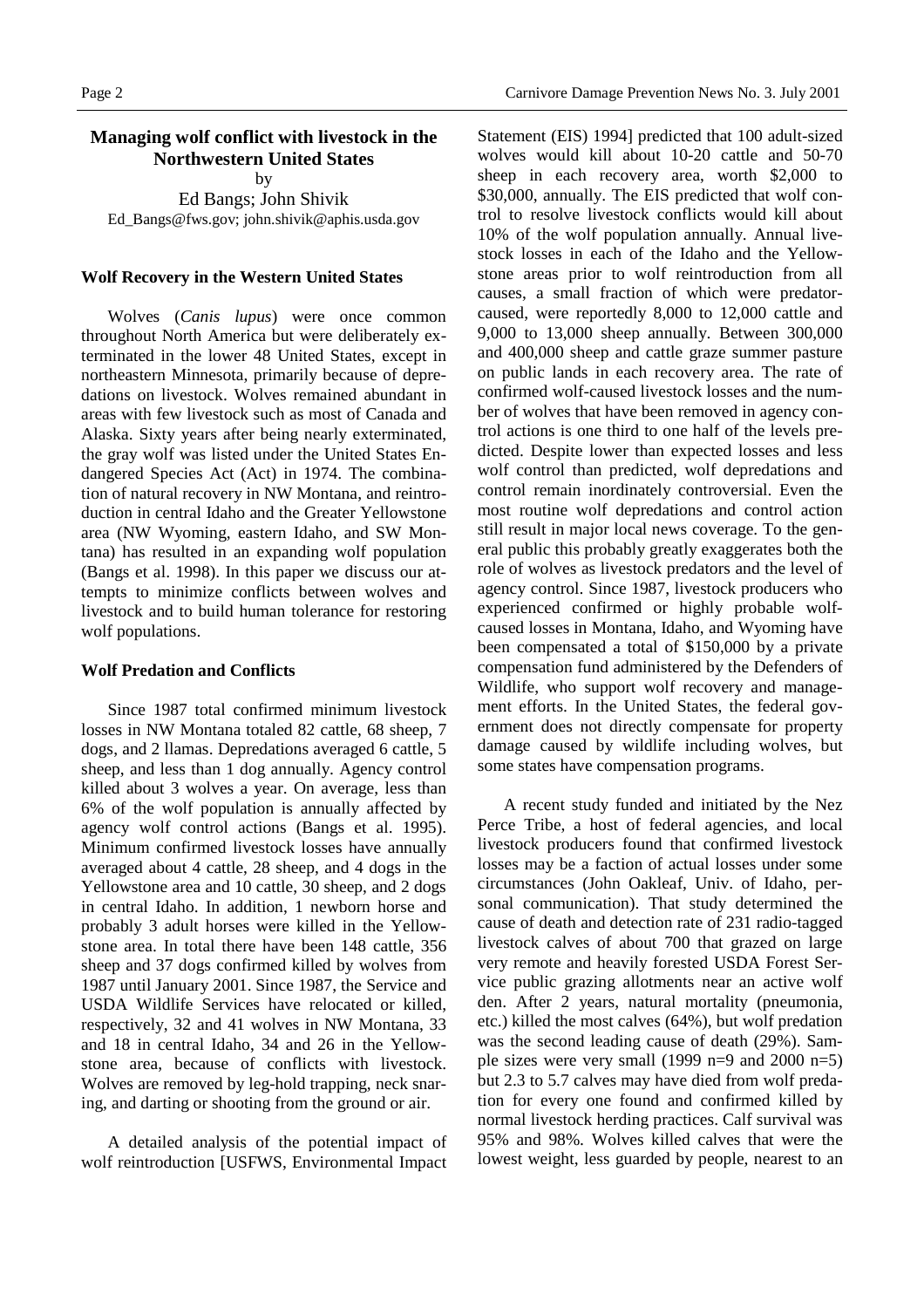active wolf den, and in the heaviest forest cover, suggesting that wolves tested and hunted cattle like wild prey and attacked the most vulnerable animals.

In general, research indicated that wolves often lived near livestock (primarily cattle) and other domestic animals but conflicts were uncommon considering the potential for depredations. Given the common and widespread exposure of domestic animals to wolves, it is somewhat surprising that more are not killed. Dogs, almost exclusively mountain lion (*Felis concolor*) hunting hounds and livestock guard and herding dogs, were apparently killed as "trespassing" competitors rather than as prey, because few were eaten. Wolves commonly fed on carrion of both livestock (carcass dumps) and wild ungulates (road and train kills, lost hunter-killed deer and discarded deer parts) so exposed carrion can attract wolves to areas with livestock and increase the encounter rate between wolves and livestock. In a few instances, abundance of natural prey and relative vulnerability of livestock appeared to affect how often wolves attempted to attack livestock. Sick or wounded livestock or small livestock, such as calves or sheep, appeared particularly vulnerable to wolf predation. But often, wolves appeared to attack livestock without any predisposing factors and nearly all wolf packs with regular exposure to livestock sporadically caused depredations. Wolf depredations on livestock are an insignificant impact to the livestock industry in Montana, Idaho, and Wyoming and the vast majority of ranches never have problems, but a few individual small livestock producers can be greatly impacted.

# **Minimizing Livestock Conflicts–Developing Techniques**

The experimental population rules allow for harassment and killing of problem wolves by the public and government agencies. The Service has permitted livestock producers to shoot wolves actually seen attacking livestock, and in a few chronic cases of depredation on private property, to shoot wolves onsight, but lethal control techniques used to minimize conflicts of wolves with humans, pets, and livestock directly interfere with western wolf recovery efforts by removing potential breeding individuals from wolf populations. Therefore, extensive investigations into non-lethal predation management techniques are essential and useful for building wolf populations, but also for building a relationship of trust and action (through assistance) with livestock producers and the

general public. The Service is evaluating a wide variety of methods to prevent or reduce conflicts with livestock in addition to relocating or killing problem wolves. Wolf relocation, for example, has been used extensively in an attempt to minimize conflicts. However, relocation has generally been unsuccessful at preventing future attacks by depredating wolves or at keeping relocated wolves alive long enough to reproduce (Bangs et al. 1998). Unfortunately, there have been no unqualified successes using any other non-lethal tools of predation management (Clark et al. 1996).

The most important aspect to realize regarding the development of alternative methods of predator control is that there is no one method that will always work in all situations, but some are appropriate and useful in specific situations. Aversive conditioning through conditioned flavor avoidance (CFA) using lithium chloride, for example, is effective for some species in some situations, especially when consumptive behavior, and not predatory behavior is to be altered (Conover and Kessler 1994), and electric fencing can be cost-effective for some species in some situations (Balharry and Macdonald 1999). Because some non-lethal tools are very effective in certain situations, some managers and especially members of the general public are easily mislead into believing that one method, such as CFA, electric fencing, guard animals (Meadows and Knowlton 2999), or scare devices (Koehler et al. 1990). are the solution to all livestock depredation problems, and this is not the case. In the case of guard animals, for instance, wolves have killed a series of guard dogs even when multiple dogs were used to protect sheep and wolves have recently killed llamas which under other circumstances can be successfully employed to protect sheep from coyotes.

Because of the lack of effective non-lethal predation management techniques for most management situations, a concerted effort has been undertaken by the National Wildlife Research Center (NWRC) to hasten the process of non-lethal technique development. Historically, most of the alternative methods and information used to reduce conflicts between humans and wildlife were developed and/or tested by researchers at the National Wildlife Research Center (United States Department of Agriculture 1994). The Service has actively pursued a collaborative relationship with the NWRC and this partnership has become more fruitful due to generous assistance from other agencies and non-governmental organizations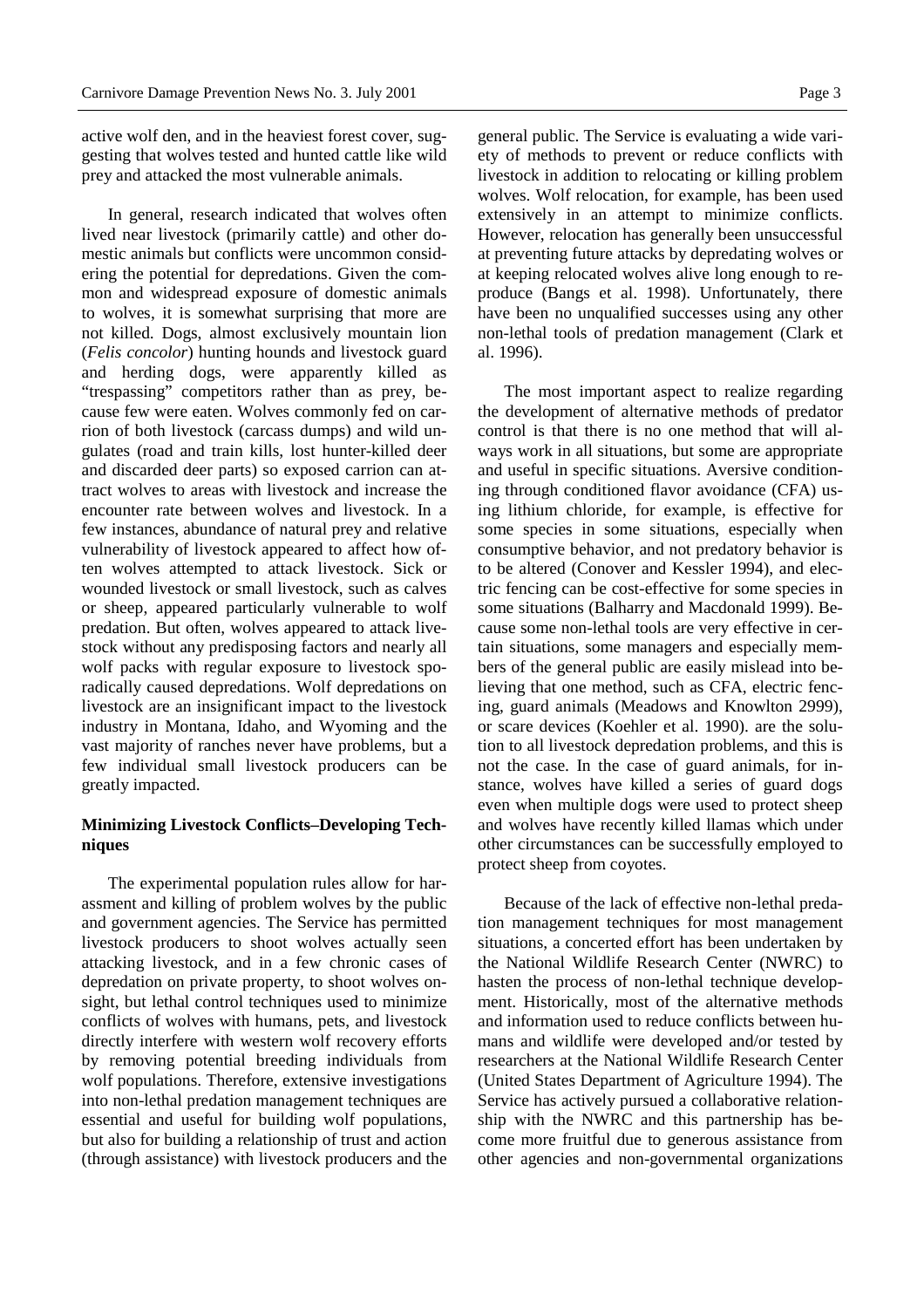(Turner Endangered Species Fund, Defenders of Wildlife, University of Montana, the Wyoming Animal Damage Management Board, and the Twin Spruce Foundation). The development of future nonlethal techniques is concentrating in two conceptual areas designed to prevent or limit wolf predation on livestock using aversive or disruptive stimuli.

### **Non Lethal Approach Using Aversive Stimuli**

As defined, aversive stimuli are stimuli that cause discomfort, pain, or an otherwise negative experience and are paired with specific behaviors to achieve conditioning against these behaviors (Shivik and Martin 2001). Gustavson (1976) suggested that aversive conditioning using lithium chloride may be an effective management tool, although it is more useful for reducing consumptive behaviors of particular foods rather than for limiting killing behavior by predators (Conover and Kessler 1994). Similarly, the concept and theory of using electric shock as aversive stimuli to alter animal behavior has been thoroughly studied even in field situations (Krane and Wagner 1975, Linhart et al. 1976, Quigley et al. 1997, Tiedeman et al. 1997). Andelt et al. (1999) recently demonstrated the effectiveness of electronic domestic dog training collars for conditioning coyotes, and this work has been expanded to wolves (Shivik and Martin 2001). Currently, the Service is supporting an ongoing research project investigating the use of electronic dog training collars for reducing livestock predation behavior by wolves.

# **Non Lethal Approach Using Disruptive Stimuli**

We continue to investigate the concept of disruptive stimuli for usefulness in solving conflicts between humans, their livestock, and predators. We define disruptive stimuli as undesirable stimuli that prevent or alter particular behaviors of animals (Shivik and Martin 2001). These stimuli include lights and sounds produced by strobes, sirens, or pyrotechnics that may startle or frighten an animal and cause it to retreat or otherwise not elicit a particular behavior. Frightening stimuli have been studied in the past (Bomford and O'Brien 1990, Koehler et al. 1990), with the conclusion that they are very limited in usefulness because of the effects of habituation. Limiting habituation through randomization of timing and stimuli can make electronic repellents effective (Linhart et al. 1984, Linhart et al. 1992), but behavior contingent activation (i.e., stimuli activated only by presence of the animal) appears to be very

important for developing long-lasting disruptive stimuli applications (Shivik and Martin 2001).

In cooperation with USDA Wildlife Services and private conservation organizations the Service has incorporated disruptive stimuli approaches into its management program by using: light and siren devices, including models triggered by the signals from individual radio-collared wolves (i.e., behavior contingent activation), guard animals, and flagging. In addition, landowners are now allowed to noninjuriously harass wolves at any time, especially after being trained and issued cracker shells (exploding noise-makers) and less-than-lethal munitions (riot control ammunition such as 12 ga. bean bag shells). We hope that allowing property owners to harass wolves near livestock will help to ensure that wolves are wary of people and areas containing livestock (i.e., we hope to instill aversions in wolves through the use of disruptive and aversive stimuli).

In summary, the Service continues to promote healthy and growing wolf populations in the western United States. We realize that fostering human tolerance and minimizing wolf/human conflicts are the most important factors ultimately affecting wolf distribution and population viability (Fritts and Carbyn 1995). We remain committed to efforts to modify and improve wolf management techniques by supporting development of effective non-lethal techniques. Although lethal control currently remains a necessary management option, we are applying as many applicable alternative techniques as possible, such as fencing, extra surveillance of livestock with herders or agency personnel; harassing and moving and/or providing supplemental food to wolves that established dens/rendezvous sites in livestock grazing pastures, and providing alternative pasture away from active wolf dens to reduce livestock and wolf encounters. These efforts have reduced conflicts in some situations but there are so many variables involved in each situation that at this time none of the many techniques we have tried have been proven widely effective. Cumulatively however, our efforts have prevented or stopped enough livestock depredations, without removing wolves, so that the wolf population has continued to expand. Lastly, by working directly with other agencies, organizations, and livestock producers (e.g. loaning radio telemetry receivers so they can closely monitor wolves near their livestock) we are building the relationships that will facilitate flexible and successful long-term management of wolves in the United States.